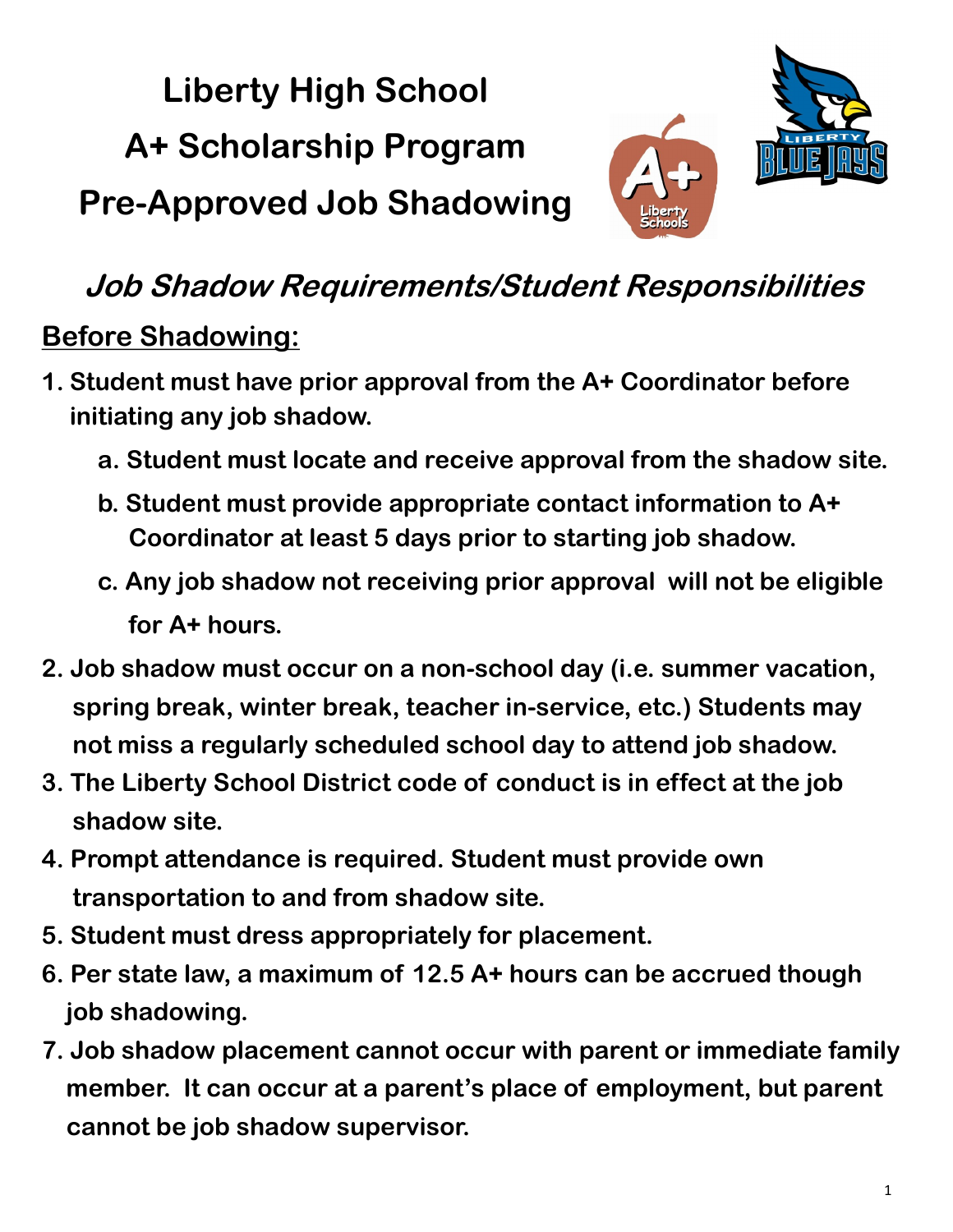#### **Continued...**

## **While Shadowing:**

- **1. Observe actively. Note as much as possible about the environment, such as other workers, the manner in which interactions with coworkers and customers occur, and the general pace.**
- **2. Ask questions to clarify what you are observing and learn more about the professional's career progression.**
- **3. Take brief notes, if possible, but do not try to write everything down.**
- **4. Ask the professional for their business card for future follow-up.**
- **5. Expect to be asked about your interests, goals, and academic experience.**

### **After Shadowing:**

- **1. Send a brief note or email to thank the professional for participating in the observation/ job shadow.**
- **2. Student must submit a post-shadow report (attached) and typed activity report to the A+ Coordinator as documentation of the completed A+ hours. NO REPORT = NO A+ HOURS!**
- **3. Report Requirements: The report must include the Post Shadow Report, the typed report and must be turned in within 14 days of the job shadow. (If the job shadow occurs during summer months, the report may be turned in the first week of school in the fall.)**